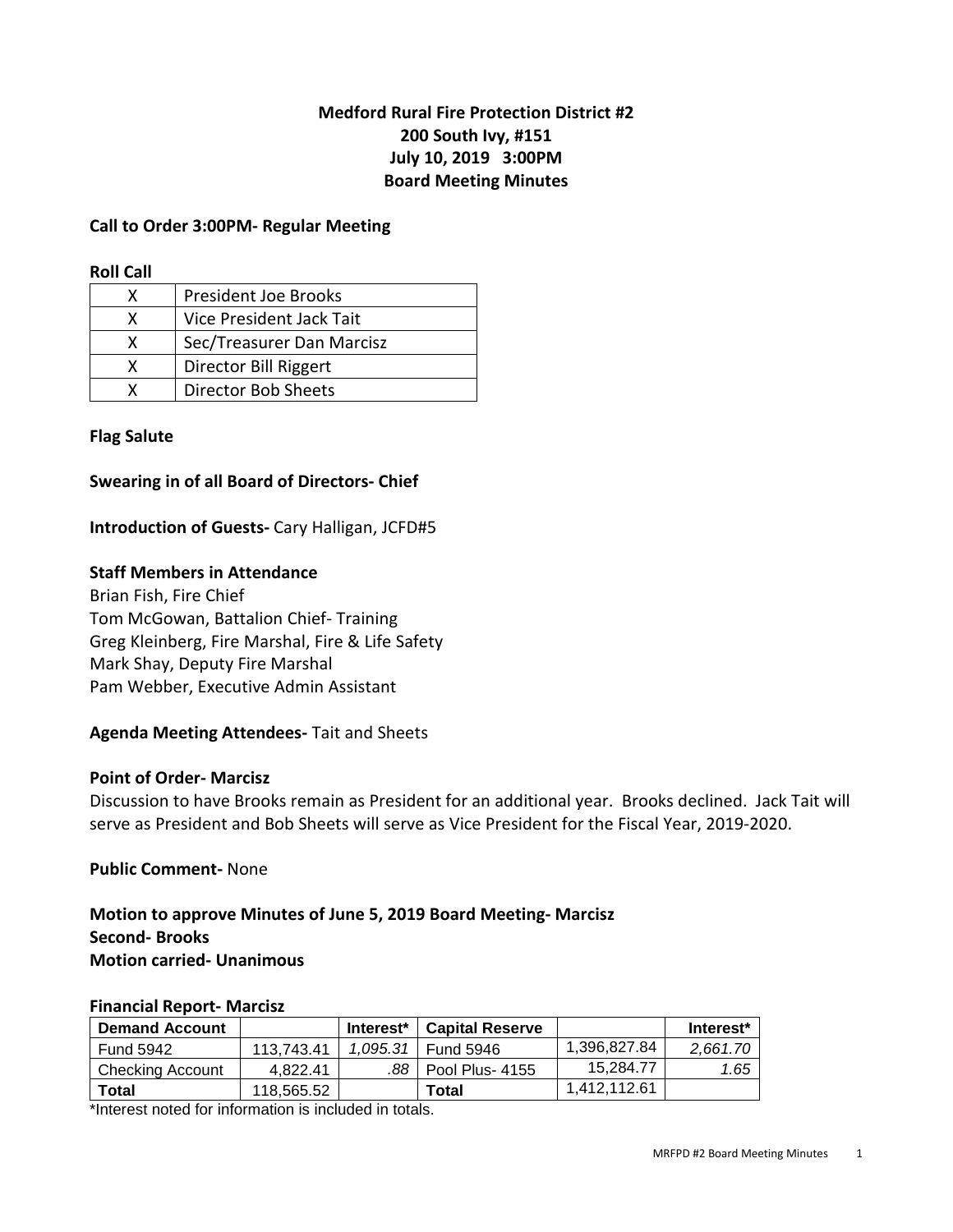#### **Financial Report Continued from page 1**

- Tax receipts received after July 1, 2019 total \$23,433.46 (not included in totals)
- \$1,652.88 of tax receipts were listed under Foreclosure Proceeds
- A transfer of \$350,000 was made from 5942 to the 5946 account (the budgeted amount).

#### **Expenses**

| Credit Card Services- Staff Ride Lodging for MRF<br>Secretary/Treasurer Monthly Stipend |       | 1,128.00<br>750.00 |
|-----------------------------------------------------------------------------------------|-------|--------------------|
|                                                                                         | Total | \$1,878.00         |

**Motion to pay the expenses in the total amount of \$1,878.00- Tait Second- Sheets Motion carried- Unanimous** 

### **Correspondence- Marcisz**

Marcisz received notice on 7/3/19 for an annexation- Tax lot- 1300 & 1200 (Howard property) Notice of Election to MRFPD2 Board- Bill Riggert

### **New Business**

### **New Firewise USA Communities- Shay**

Citizens in the Sun Ridge Estates and Knowles Road property are interested in becoming a FireWise Community. The process will take approximately one year. Shay has held meetings with the homeowners, inspected the properties and he is providing information to help them with the process. There were several questions and a brief discussion.

### **Discussion on potential Medford Casino- Chief**

The property for the proposed Casino is the old Kim's Restaurant property located on South Pacific Hwy. This property is in the City limits. The project is currently being reviewed at the National Bureau of Indian Affairs. If the project moves forward, it is the City's intention to be involved early in the process for the purpose of open communication and assurance that codes will be met.

#### **Old Business**

#### **SDAO training on Board Members Duties and Responsibilities- Marcisz**

The training will take place on August 21, 2019, 0830-1630 at Inn at the Commons. The entire Board of Directors and Pam Webber plan to attend.

| Total-                                                     | \$84,823.91 |
|------------------------------------------------------------|-------------|
| PO#1746 Berriochoa, progress payment training building     | 71,504.50   |
| PO#1747 JC Elections Office, election process expense      | 1,716.13    |
| PO#1737 Teleflex, Laryngoscope devices                     | \$11,603.28 |
| Final payments made prior to close of Fiscal Year- Marcisz |             |

#### **Policy Manual- Marcisz**

This policy is in regard to Fire Department Members serving on the MRFPD2 Board of Directors. The Ordinance was made available to members for review. City Attorney, Madison Simmons reviewed the Ordinance. Ms. Simmons noted that there is not anything that prohibits the Board from establishing the Ordinance. Chief also reviewed City attorney Simmons response in reference to the OR statute that addresses FD employees serving on the District Board. Chief read the Simmons statement,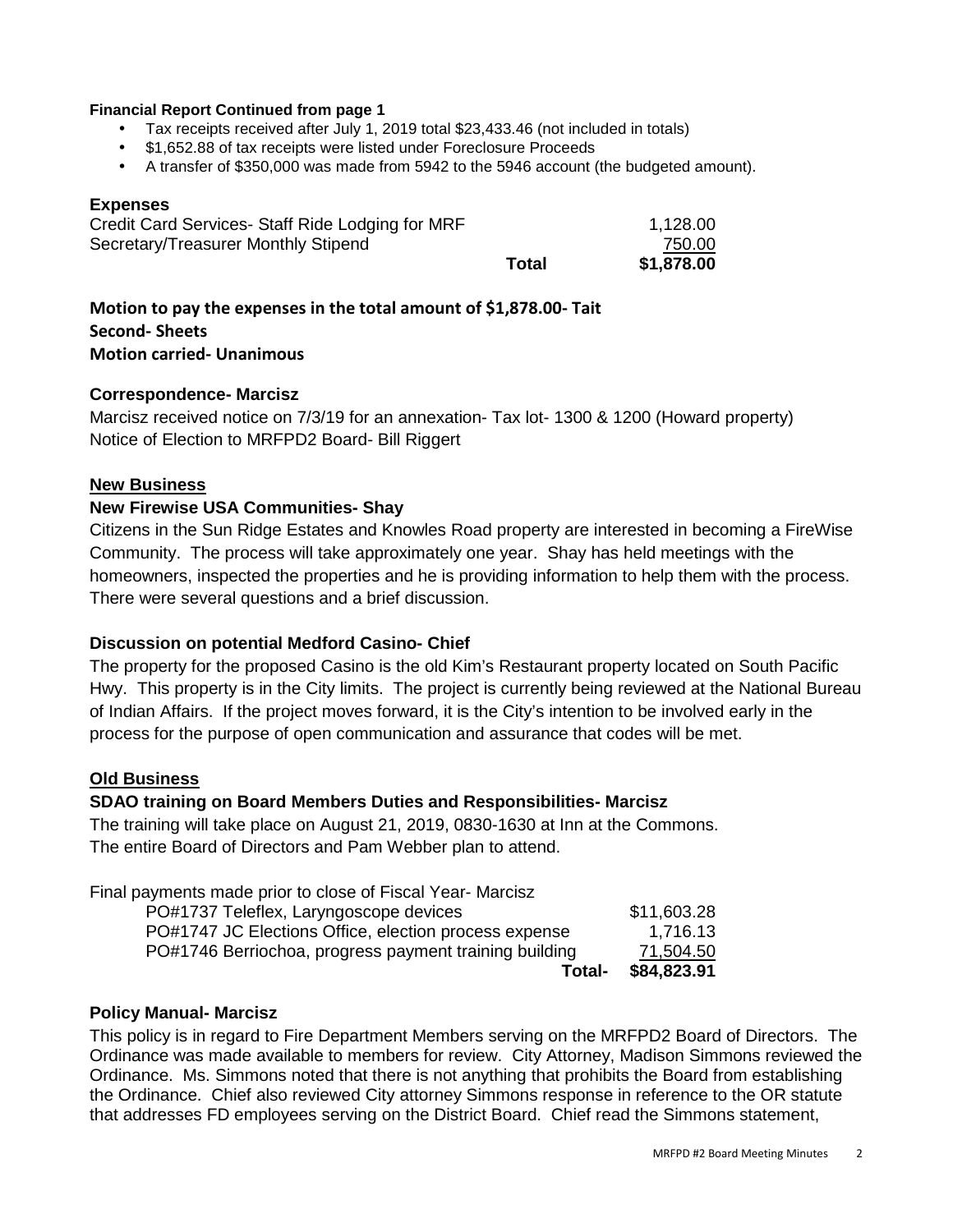"There is a statute allowing districts to enact ordinances prohibiting employees of the city or district from serving on the board of the district. Although there are no employees of the district, there may be City employees who live in the district. Because funding for the district comes from the City, it may make some sense that the City employees should not serve in a governing role over a district board."

If the Board were to pass an Ordinance, then the City may elect to do something similar, since the City employs the Firefighters. Marcisz asked for the Board's permission to forward the Ordinance to the MRFPD2 attorney for an estimate of charges to review. There was a brief discussion regarding the attorney's fees and the board gave the nod to proceed with getting an estimate.

# **Discussion on Brush Rig/Dump Truck- Sheets**

Sheets read through Chief Fish's recommendation (on file with minutes), noting he is comfortable with the Chief's suggestion. There was a discussion regarding the current condition of the units. 8164 had recent electrical repairs.

Chief went on to inform the board of the process to obtain bids for the dump device. He will report back later.

# **Budget Preparation Discussions- Marcisz**

Marcisz opened a discussion regarding the budgeting of an apparatus in the next budget cycle. Chief will provide an updated list of the apparatus ownership (City/District) at the next board meeting. Chief suggested that we prepare a report for the April 2020 meeting. Marcisz would like to know earlier if possible.

There were questions regarding the condition of the water tender and potential replacement. This also led to a discussion regarding the partnership with the City for purchases. There was discussion about splitting a project vs taking on an entire project/purchase. Chief noted that his approach is overarching of the department and the district and he tends to make the decisions looking at the two as a whole, yet he respects the Board's focus on the district.

# **Staff Report**

# **Report on 4th of July & Fireworks- Kleinberg**

Kleinberg gave a summary report to the board, noting that there were three fires in the City and one in the District from July  $1^{st}$ -6<sup>th</sup>. Two Deputy Fire Marshal's rode along with Medford Police Officers. Numerous illegal fireworks were confiscated, but no \$2,500 tickets were issued. He also shared a report to City Manager Sjothun dated July 8, 2019 (on file with minutes).

# **Training Building Dedication- McGowan**

McGowan announced that the training structure is very near completion. McGowan suggested a dedication ceremony of the building take place at 2:30PM, before the August meeting, which would take place at Fire Station #4. Chief offered the opportunity to Marcisz to give a brief presentation. Chief noted that following the ceremony, there would be a brief tour of the building. McGowan also would like the board to consider dedicating the structure to the memory of past Secretary/Treasurer Duane Venekamp. This would be accomplished by posting a memorial sign. The board agreed and directed the Chief to move forward with the dedication. Chief thanked the board for their support.